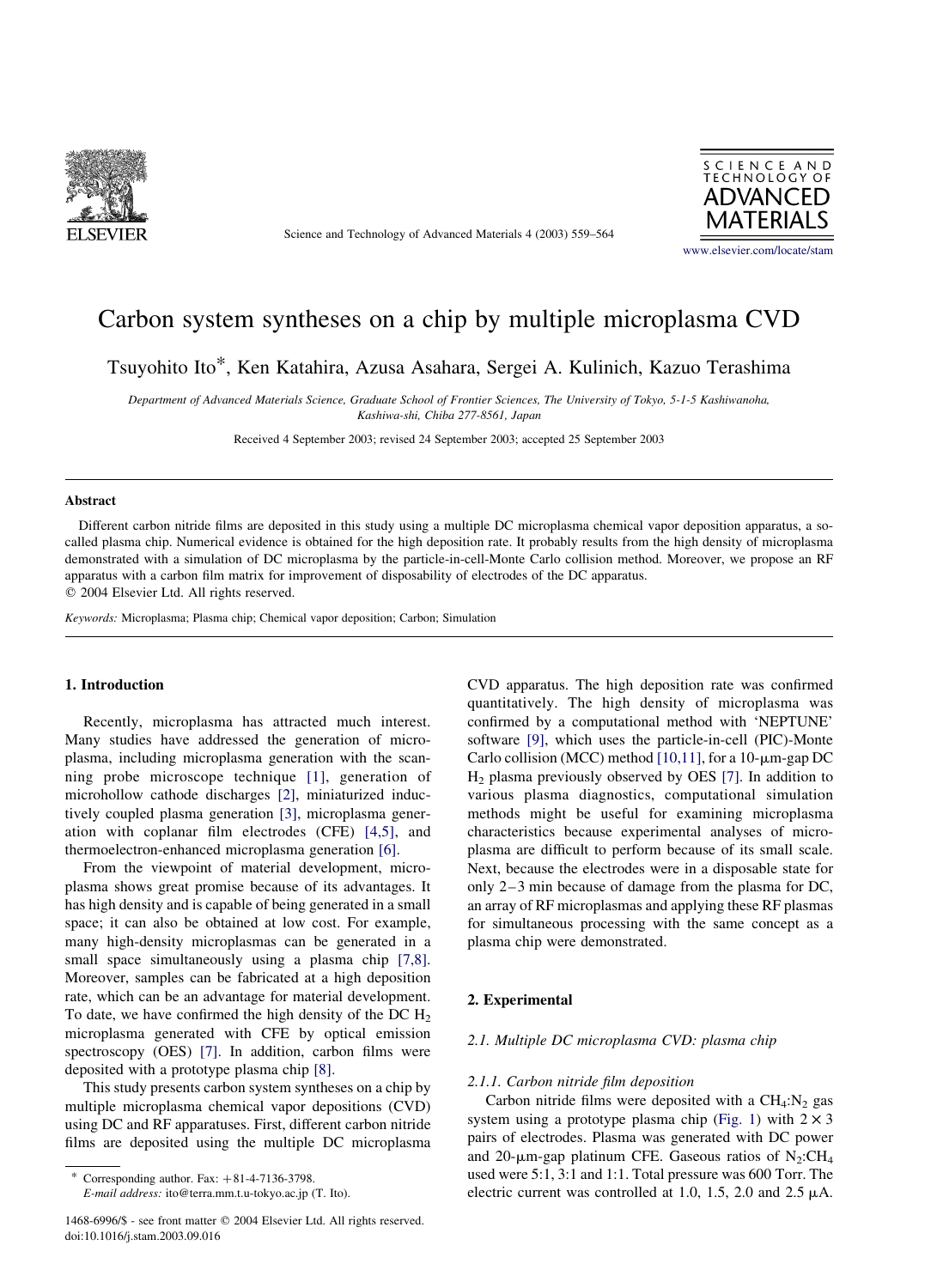<span id="page-1-0"></span>

Fig. 1. Prototype plasma chip.

The platinum cathode was a substrate for deposition. Deposition time was about 60 s. The films deposited on platinum cathodes were characterized with Fourier transform infrared spectroscopy (FT-IR). A surface tracer showed mesoscopic surface morphologies for estimations of the deposition rate. Surface morphology was observed using an atomic force microscope (AFM).

# 2.1.2. Simulation of DC microplasma by PIC-MCC method

The high deposition rate of processing with a plasma chip might result from the high plasma density. We confirmed the high density by OES for 10- $\mu$ m-gap DC H<sub>2</sub> microplasma [\[7\],](#page-5-0) but the details of the plasma, such as potential distribution and electron and ion temperatures, remain unclear. Here we calculate not for the complex  $CH_4-N_2$ plasma using in the processing, but for 10- $\mu$ m-gap DC H<sub>2</sub> microplasma. The latter is simpler and can be compared with reported OES results. This simulation is based on a two-dimensional PIC-MCC method, which calculates the behavior of superparticles with a grid (cells) for field solving, such as potential. This simulation employs the MCC method of particle collision. Table 1 shows an outline

Table 1 Outline of one step in this simulation

| Scatter and move      | Calculations of velocities and positions of<br>particles                                               |
|-----------------------|--------------------------------------------------------------------------------------------------------|
| Boundary adjustment   | Calculations on boundaries, such as secondary<br>electron emissions                                    |
| <b>MCC</b>            | Determination of kinds of collision and<br>calculations of velocities of particles after<br>collisions |
| Gather<br>Field solve | Dividing electrical charges among grids<br>Solving of potentials and electric fields                   |

Table 2 Main parameters for H<sub>2</sub> microplasma simulation

| Environmental condition  | $H2$ , 760 Torr                                        |
|--------------------------|--------------------------------------------------------|
| Gap distance             | $10 \mu m$                                             |
| Cathode (left) condition | $-350$ V, $\gamma = 0.19$ (T <sub>i</sub> $> 4.72$ eV) |
| Anode (right) condition  | 0 V                                                    |
|                          |                                                        |

of one step. This process is repeated until an equilibrium state is reached.

Table 2 lists calculation conditions, such as voltage and environmental pressure, depending on those previously reported [\[7\].](#page-5-0) Here, we calculated the microplasma generated with a DC bias voltage of  $350 \text{ V}$  in H<sub>2</sub> gas of 760 Torr pressure with electrodes  $10 \mu m$  apart. The calculated field was  $2 \times 11 \mu m^2$ , which was separated to  $4 \times 22$  by a grid for field solving. The upper and bottom boundaries without electrodes were simulated as periodic boundaries. The electrodes were located 10  $\mu$ m apart and 0.5  $\mu$ m from the left and right edges. The secondary emission coefficient  $(v)$ on the cathode was set at 0.19 for an ion whose kinetic energy was more than 4.72 eV, which is one of the reported work functions for platinum. One superparticle was given the weight of  $10^{12}$  cm<sup>-3</sup>.

For H<sub>2</sub> plasma simulation, 14 reactions were considered. Table 3 shows those reactions, which include those of elastics, various excitations, ionizations, and charge exchange. Cross-sections for the MCC method were obtained from the literature [\[12,13\].](#page-5-0) A two-step ionization mechanism was not considered in these reactions. For ionization, only  $H_2^+$  and  $H^+$  ions created by electronic collisions with  $H_2$  molecules were considered. The  $H_2^+$  ionic transport was controlled by symmetric charge exchanges  $H_2^{\dagger}/H_2$ . No reactions with  $H^+$  were confirmed because the  $H^{\pm}$  density was 1.5 orders lower than the  $H_2^+$  density in our calculation. Therefore, in this simulation, calculations for electrons and  $H_2^+$  ions were considered to be the most important and might be meaningful. Additionally, calculation results obtained from these reactions for macroscale plasma concurred well with previously reported results

Considered reactions for  $H_2$  microplasma simulation

Table 3

| $e + H_2 \rightarrow e + H_2$         | Elastic                                        |
|---------------------------------------|------------------------------------------------|
| $e + H_2 \rightarrow e + H_2^*$       | Rotational excitation $J = 0 \rightarrow 2$    |
| $e + H_2 \rightarrow e + H_2^*$       | Rotational excitation $J = 1 \rightarrow 3$    |
| $e + H_2 \rightarrow e + H_2^*$       | Vibrational excitation $V = 0 \rightarrow 1-6$ |
| $e + H_2 \rightarrow e + H_2^*$       | Electronic excitation $B^1 \Sigma_n^+$         |
| $e + H_2 \rightarrow e + H_2^*$       | Electronic excitation $C^1 \Pi_u$              |
| $e + H_2 \rightarrow e + H_2^*$       | Electronic excitation $b^3 \Sigma_u^+$         |
| $e + H_2 \rightarrow e + 2H^*$        | Dissociative excitation $Ly-\alpha$            |
| $e + H_2 \rightarrow e + H + H^*$     | Dissociative excitation $H(2s)$                |
| $e + H_2 \rightarrow e + H + H^*$     | Dissociative excitation Werner band            |
| $e + H_2 \rightarrow e + H + H^*$     | Dissociative excitation Lyman band             |
| $e + H_2 \rightarrow 2e + H_2^+$      | Ionization                                     |
| $e + H_2 \rightarrow 2e + H + H^+$    | Dissociative ionization                        |
| $H_2 + H_2^+ \rightarrow H_2^+ + H_2$ | Symmetric charge exchange                      |
|                                       |                                                |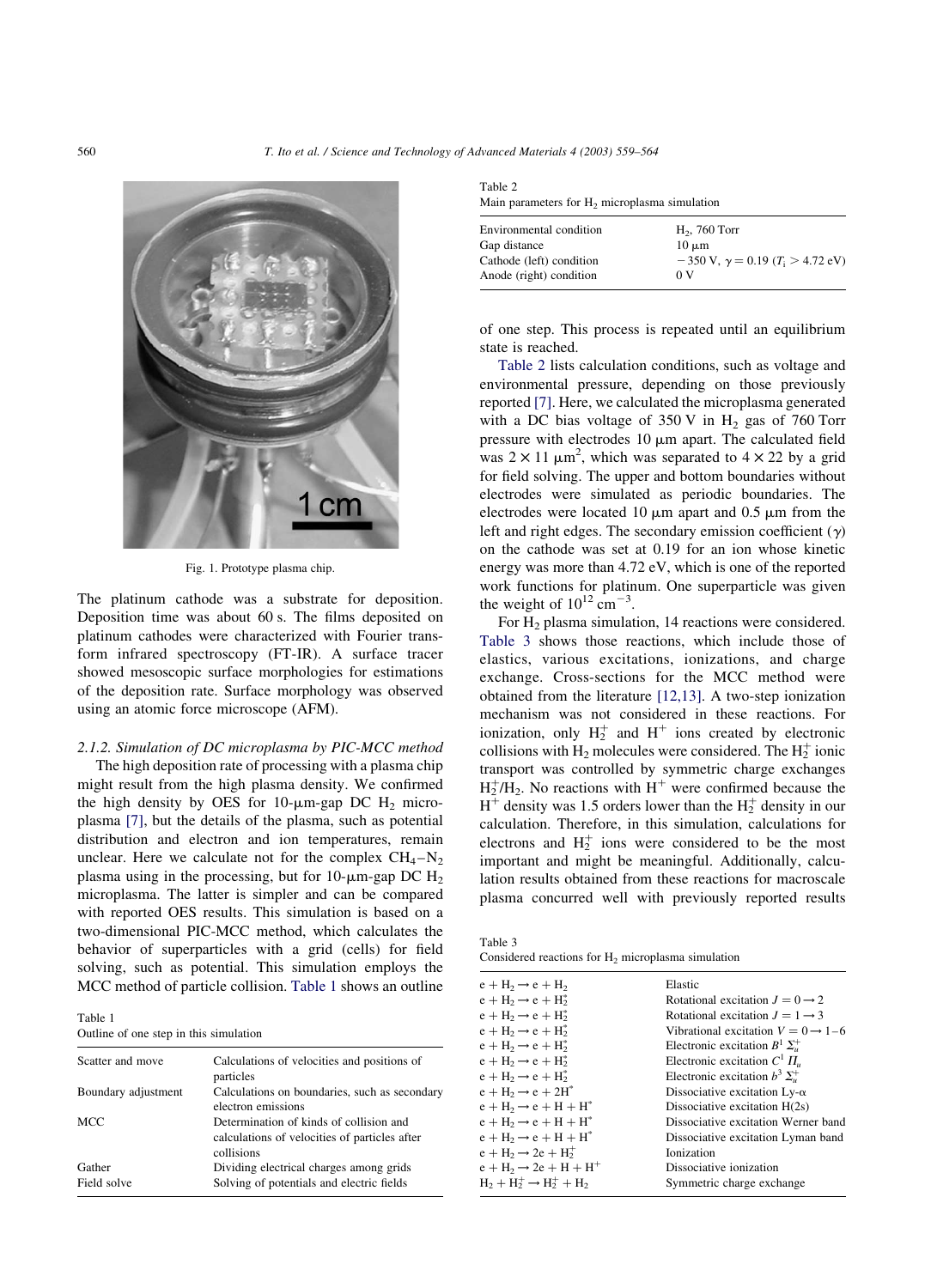calculated for electrons and  $H_2^+$  ions. They were comparable to experimental results [\[14\]](#page-5-0).

# 2.2. Development of multiple RF microplasma CVD apparatus

Fig. 2(a) shows a schematic diagram of the generators. It shows capacitive coupled-type plasma (CCP) generators arrayed to the y direction, which has different torch–sample distances (z direction), and a substrate that can be moved to the  $x$  direction. Glass tubes with 1 mm outer diameter and 0.5 mm inner diameter were used for tubes of torches;  $100 \mu m$  diameter tungsten wires were used for inner electrodes. Torches and substrate were located in a plastic chamber. An RF power source (450 MHz, 30 W) was employed for simultaneous generations.

Carbon films were deposited on a nickel substrate using this apparatus with a  $CH<sub>4</sub>$  and Ar gas system. Environmental pressure was 760 Torr. The eight torch–substrate distances were slightly changed from 0.7 to 1.2 mm. The gaseous ratio of Ar to  $CH_4$  was changed from 500:0.8 to 500:3.0. The total Ar flow rate was fixed at 500 ml/min. Respective deposition times were 3 min.

# 3. Results and discussion

### 3.1. Multiple DC microplasma CVD: plasma chip

## 3.1.1. Carbon nitride film deposition

Films deposited on the cathodes were characterized by FT-IR measurements as carbon nitride films. The films were amorphous, but the N content increased concomitant with increase in the gaseous ratio of  $N_2$ :CH<sub>4</sub>. That change was

detected by the change in the peak intensity ratio of N–H at around 3330 cm<sup>-1</sup> to C-H at around 2950 cm<sup>-1</sup>. Respective results and gas ratios for  $1.5 \mu A$  were: 1.0 for 1:1 (N2:CH4), 2.5 for 3:1, and 2.8 for 5:1 (Fig. 3). Surface tracer measurements indicated the thickness distribution of the deposited films. As a typical example, the morphology for  $N_2$ :CH<sub>4</sub> = 3:1 with an electric current of 2.5  $\mu$ A and a deposition time of 60 s ([Fig. 4](#page-3-0)) indicates that the maximum thickness is  $30-40 \mu m$  away from the gap, which was estimated to be  $1.02 \mu m$ . Moreover, the films deposited on the anode and the damaged electrodes were confirmed. The maximum deposition rate increased with increased current, such as in the cases of the gaseous ratio of  $N_2:CH_4 = 3:1$ : 0.39  $\mu$ m/min for 1.0  $\mu$ A, 0.60  $\mu$ m/min for 1.5  $\mu$ A,  $0.75 \mu$ m/min for  $2.0 \mu$ A, and  $1.02 \mu$ m/min for  $2.5 \mu$ A. [Figs. 5\(a\) and \(b\)](#page-3-0) show surface morphology of the film shown in [Fig. 4](#page-3-0) around the region with maximum film thickness (circle a in [Fig. 4\)](#page-3-0) and that of the platinum cathode used as the substrate. These images show that the film was deposited. The grain size was estimated to be about 0.2–  $0.5 \mu m$  with roughness of about 14 nm as a root mean square.

# 3.1.2. Simulation of DC microplasma by PIC-MCC method

[Figs. 6 and 7](#page-3-0) show calculated distributions of potential and the electron density between the electrodes (only the region between the electrodes is shown for simplicity). From these distributions, the bulk,  $1.5 \mu m$  thick, located near the anode and the thickness of the cathode sheath, about  $8 \mu m$ , are relatively large. They combine to more than one-half of the gap distance. The anode sheath is estimated to be about  $0.5 \mu m$  thick. This structure agrees well with experimental observation by optical microscope. [Figs. 8 and 9](#page-4-0) show distributions of electron and  $H_2^+$  ion energies, respectively. [Fig. 8](#page-4-0) shows electrons are accelerated (up to about  $10^2$  eV) in the cathode sheath; they





Fig. 2. Schematic diagram of multiple RF microplasma generators. Fig. 3. Results of FT-IR measurements for the electric current of 1.5  $\mu$ A.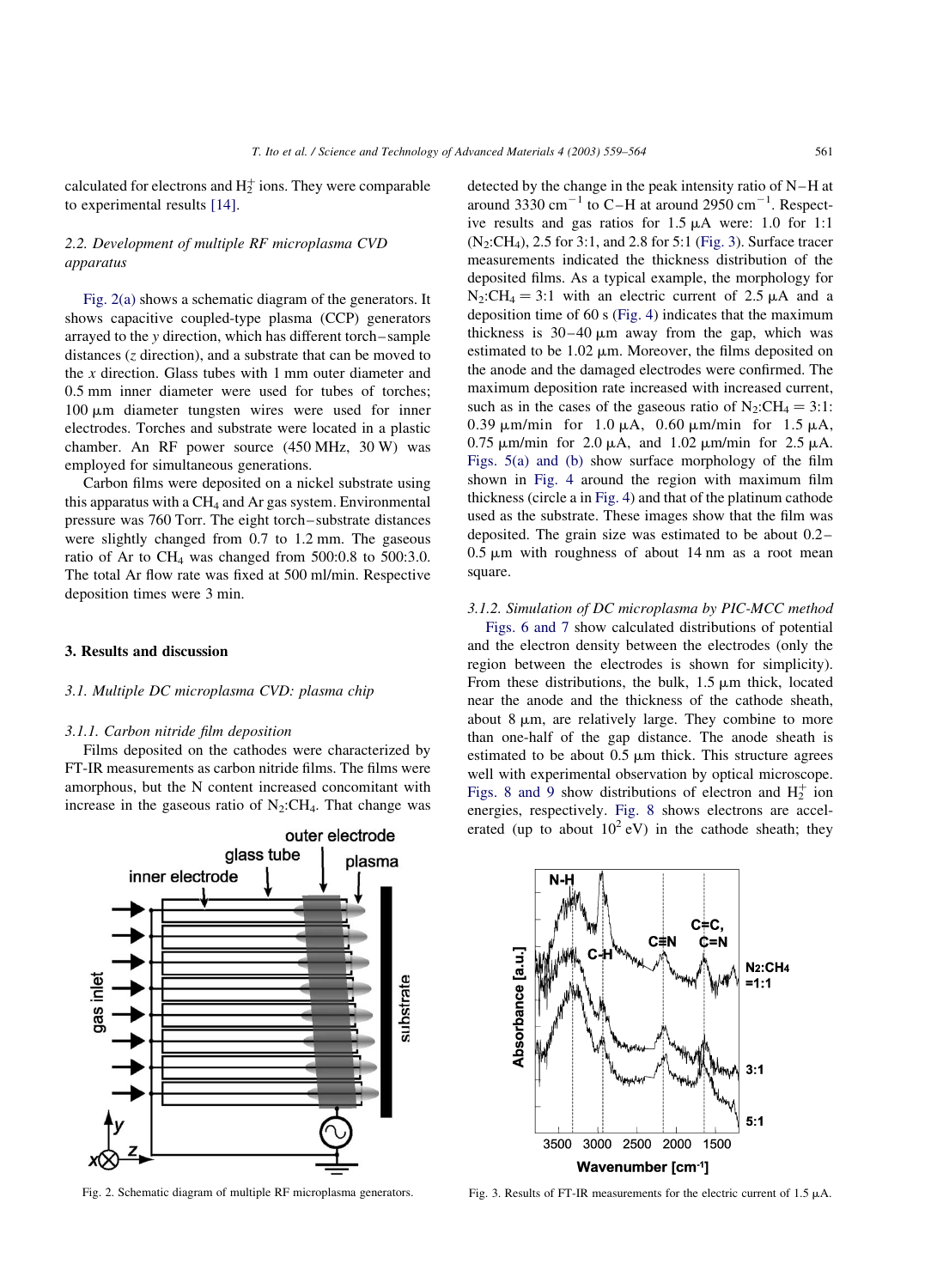<span id="page-3-0"></span>

Fig. 4. Results of surface tracer measurement: x, distance; z, height. (a) Surface morphology near the gap. (b) Cross-section of the white line in (a). Level A is the cathode surface and B is the gap. The projection near  $x = 180$  results from the damaged electrode.

yield excitation and ionization. Electron density, electron energy, and  $H_2^+$  ion energy in the bulk (the region 0.5– 2.0  $\mu$ m away from the anode) are approximately 2.5–  $6.0 \times 10^{21}$  m<sup>-3</sup>, 0.3-3.0, and 0.06-0.20 eV, respectively. In addition, the electron density agrees with the reported value that was estimated using OES [\[7\].](#page-5-0) With an electron density of  $5.5 \times 10^{21}$  m<sup>-3</sup> and an electron energy of 0.4 eV (with  $H_2^+$  ion energy of 0.065 eV) at the center of the plasma, the Debye length  $\lambda_D$  is estimated to be ca.  $0.065 \mu m$ , which is much smaller than the length of the plasma region  $(L)$ , 1.5  $\mu$ m. Also, the ion energy was found to be much lower than the electron energy. Therefore, this plasma is a high-density nonequilibrium plasma with a relatively large cathode sheath. Such high microplasma density, not only for this  $H_2$  microplasma, might result from the highly dense (760 Torr) environment because the ionization coefficient is about  $10^{-4}$ . That value is on the same order as the conventional macroscale.

# 3.2. Development of multiple RF microplasma CVD apparatus

Eight CCPs were generated simultaneously, as shown in [Fig. 10.](#page-4-0) The plasma was very stable, with a duration time greater than one hour. That time is much longer than the duration time of DC microplasma with CFE of a few



Fig. 5. (a) Surface morphology of a deposited film around the maximum film thickness region (circle a in Fig. 4(a)) measured by AFM. (b) Surface morphology of the platinum cathode that was used as the substrate.



Fig. 6. Distribution of potential (10  $\mu$ m gap, H<sub>2</sub> 760 Torr, 350 V). Potentials of the cathode and anode are  $-350$  and 0 V, respectively.



Fig. 7. Distribution of electron density (10  $\mu$ m gap, H<sub>2</sub> 760 Torr, 350 V).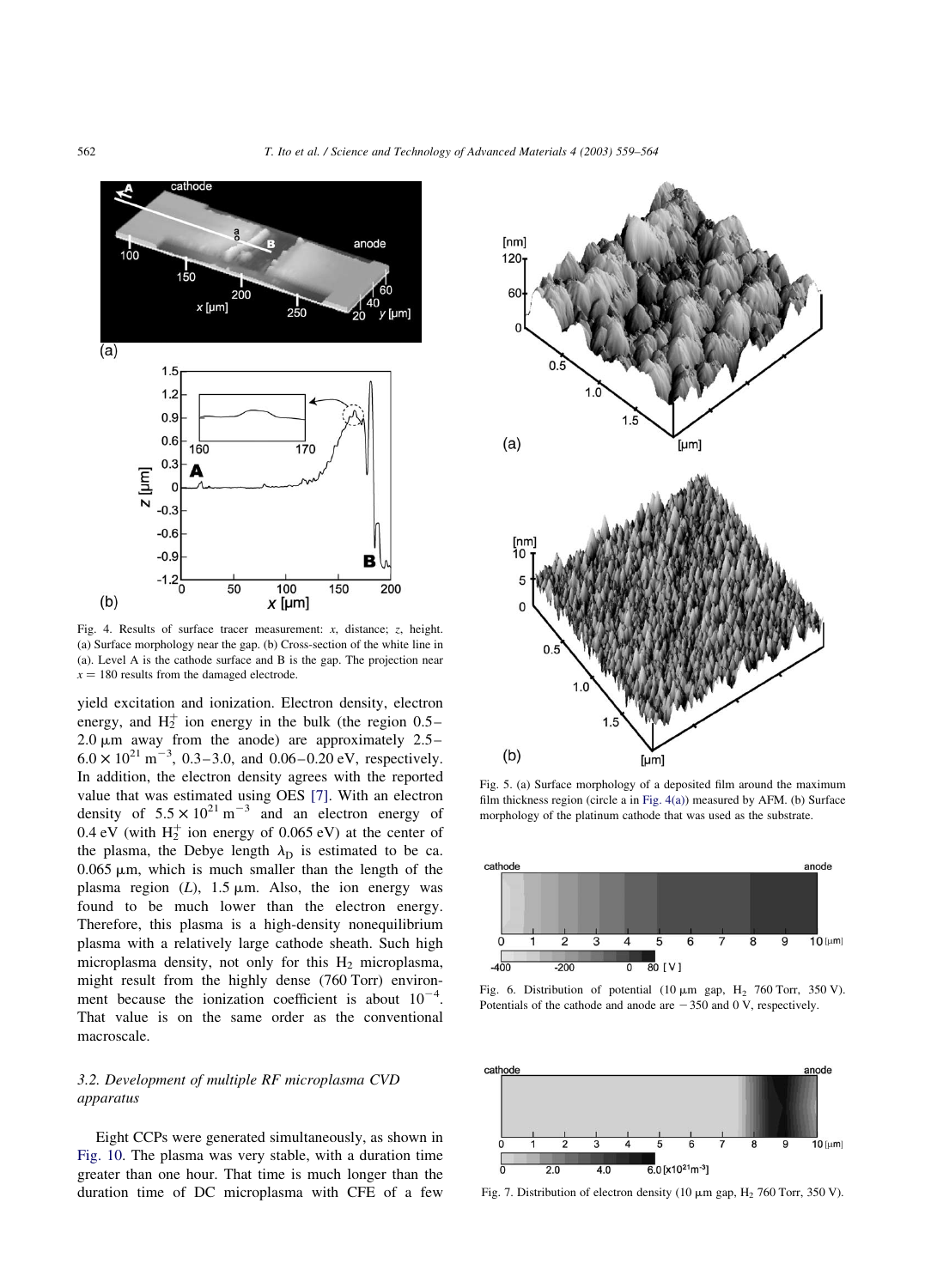<span id="page-4-0"></span>

Fig. 8. Distributions of electron energy (10  $\mu$ m gap, H<sub>2</sub> 760 Torr, 350 V). (a)  $x = 0-10 \mu \text{m}$ , (b)  $x \approx 8-10 \mu \text{m}$ .



Fig. 9. Distributions of  $H_2^+$  ion energy (10  $\mu$ m gap,  $H_2$  760 Torr, 350 V). (a)  $x = 0-10 \mu m$ , (b)  $x \approx 8-10 \mu m$ .

minutes [\[5\].](#page-5-0) Moreover, this apparatus is not disposable: many experimental series can be performed by changing substrates. Fig. 11 shows one example of a nickel substrate after a series of six processing cycles. Energy dispersive spectrometer measurements indicate that the deposited films (shown as circle shapes) are carbon films. No marked structural differences have been identified between the films, depending on deposition conditions of torch– substrate distances and gaseous ratios. However, we



Fig. 10. Simultaneous generation of RF microplasmas.



Fig. 11. Nickel substrate after depositions with total Ar flow of 500 ml/min and total CH<sub>4</sub> flows (from left-hand side) of 0.8, 1.1, 1.5, 1.9, 2.2 and 3.0 ml/min.

obtained a matrix of samples on one chip (substrate) with very stable RF microplasmas.

# 4. Conclusions

Different carbon nitride films were deposited successfully at a high deposition rate using a prototype plasma chip. It was confirmed quantitatively to be about  $1 \mu m/min$  in the maximum case in this study. We inferred that the high deposition rate results from the high microplasma density. Characterization by computer simulation using the PIC-MCC method was performed for microplasma that was generated with a DC bias voltage of  $350 \text{ V}$  in H<sub>2</sub> gas of 760 Torr pressure with electrodes  $10 \mu m$  apart. These results demonstrate that the plasma generated is a nonequilibrium high-density plasma with an electron density higher than  $10^{21} \text{ m}^{-3}$ . Results were confirmed experimentally and computationally. The cathode sheath is relatively thick. Moreover, a multiple RF microplasma CVD apparatus was developed: it improves duration time while providing multiple stable operations. Its high processing rate and possible simultaneous processing lead us to anticipate successful development of numerous materials with these microplasma CVD devices. Processing by these devices will engender deeper understanding through simulation methods: they will become an effective means for elucidating microplasma details.

### Acknowledgements

The authors are extremely grateful to Professor Toyonobu Yoshida for his discussion and encouragement. We also thank Mr. Masaaki Tanaka (PEGASUS Software, Inc.) and Dr Eiichi Suetomi (CRC Corp.) for their great support in simulation. This work was supported in part by Grants-in-Aid for the Research Fellowship for Young